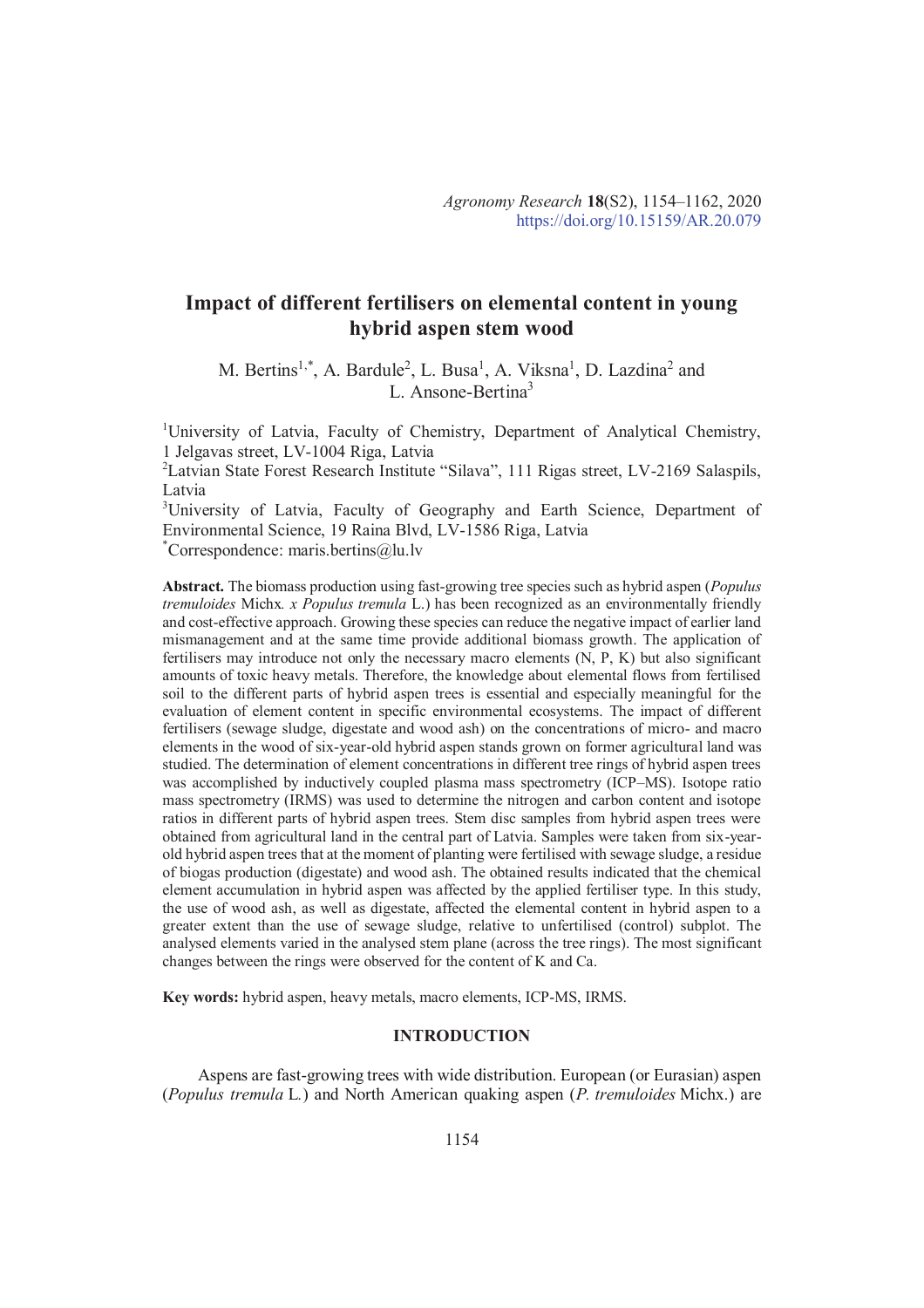among the most common tree species in Eurasia and North America (Tullus et al., 2020). Despite the wide distribution and high biodiversity of aspen trees, their economic value was low a few decades ago. However, the use of aspen and aspen hybrids has now significantly increased. The fast-growing aspen trees and their hybrids such as hybrid aspen (*Populus tremuloides* Michx. × *P. tremula* L*.*) are used for the production of pulp and energy wood (Zeps et al., 2015; Tullus et al., 2020). Previous studies indicate that the wood of hybrid aspen is suitable for high-quality paper production as well as for the production of wood chips, especially from the logging residues of such plantations (Smilga et al., 2015).

Moreover, the plantations of hybrid aspen are environmentally friendly because there is no need for annual tillage nor the use of mineral fertilisers, herbicides and pesticides. Growing of these species can reduce the negative impact on lands that have suffered from intensive management (agricultural practices, quarries etc.), while at the same time enhancing additional biomass growth in comparison to set-aside lands. Biomass is an essential renewable resource that provides a basis for the climate-neutral economy. For example, plantations have significant potential to compensate for  $CO<sub>2</sub>$ emissions in order to meet the European Union goals for carbon sequestration (Bardule et al., 2016; Fahlvik et al., 2019).

Plants can accumulate and store biologically essential elements as well as contaminants from the soil, thus acting as passive samplers. The approach of using plants for the remediation of polluted areas is considered environmentally friendly and inexpensive. Studies have shown that many plant species have great potential for accumulating heavy metals. This property of plants can be used for the stabilisation, phytoremediation and treatment of problematic soils (Mala et al., 2007; Mandre, 2014). Literature studies indicate that some clones of hybrid aspen can grow well in reclaimed surface mines and under the impact of elevated concentrations of industrially emitted gases and fly ash (Mandre, 2014). Nikula et al., (2011) investigated the growth and leaf traits of hybrid aspen growing close to a motorway in comparison to a control location and suggested that the species would be suitable for plantations in moderately polluted areas alongside roads carrying heavy traffic. Since hybrid aspen is one of the species characterized by fast growth even under bad climatic conditions, as well as capable of growing in poor soils heavily polluted with industrial waste, it has significant potential for phytoremediation (Mala et al., 2007; Mandre, 2014).

The growth of poplars and aspens especially at a young age is fast compared to conifers. Their rotation cycle often comprises only the maturation phase, and their tree ring archive contains hardly any non–juvenile rings (Meyer et al., 2018). Furthermore, the relatively wide aspen tree rings enable the analysing of the annual element concentrations in aspen wood. The tree ring samples are suitable for the analysis by advanced techniques like LA-ICP-MS, ICP-MS, and isotope ratio mass spectrometry (IRMS).

The aim of this study was to investigate the micro- and macro element content in hybrid aspen stem wood, and to evaluate the accumulation and distribution of different elements within aspen stem plane (across the tree rings).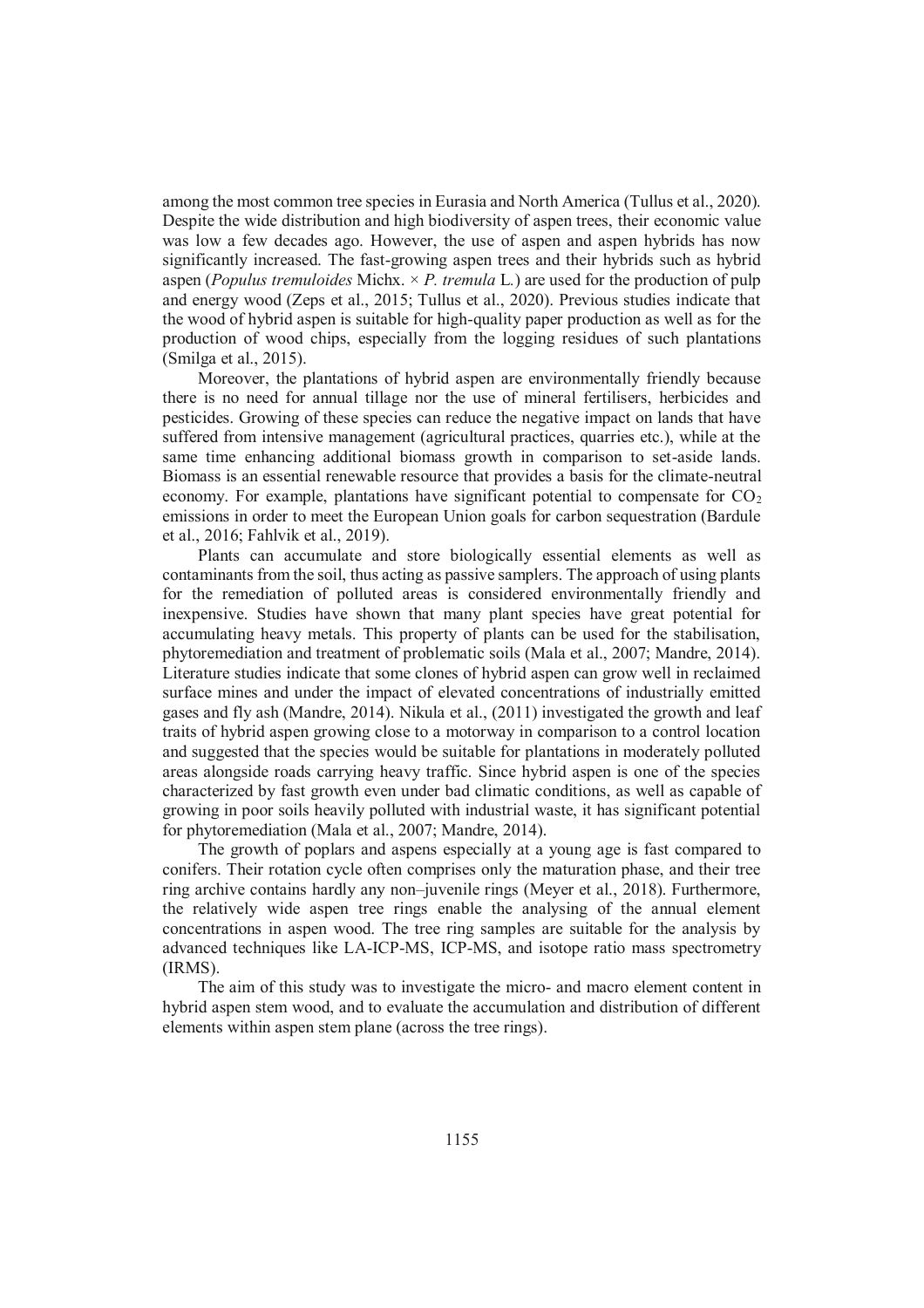#### **MATERIALS AND METHODS**

Stem disc samples of six-year-old hybrid aspen trees were obtained from an experimental plantation area that was part of a large-scale multifunctional plantation with a total area of about 16 ha in the central part of Latvia (56.6919 N, 25.1370 E). The hybrid aspen seedlings (clone No. 4) were produced in a nursery of the Joint Stock Company 'Latvian State Forests' were planted in the spring of 2011. The plantation density was 2.0×2.0 m between the trees. Short rotation energy crops and other deciduous trees were also grown in the plantation. According to the Food and Agriculture Organization of the United Nations classification (2006), the type of soil was *Luvic Stagnic Phaeozem* (*Hypoalbic*) or *Mollic Stagnosol* (*Ruptic, Calcaric, Endosiltic*) with predominantly loam and sandy loam soil texture at 0–20 cm depth and sandy loam soil texture at 20–80 cm depths. Four different types of fertilisation subplots were established in the plantation, each with four replications. The subplots were fertilised with sewage sludge, residue of biogas production (digestate), wood ash, and in one control subplot no fertiliser was applied. The subplots were established in the spring of 2011 and the size of each plot was  $24 \times 30$  m (720 m<sup>2</sup>). Class I sewage sludge (according to the regulations No. 362 of the Cabinet of Ministers of the Republic of Latvia) was obtained from the municipal wastewater treatment plant of 'Aizkraukles ūdens' (Aizkraukle Water). Stabilised wood ash was obtained from a boiler house in Sigulda and digestate was obtained from the methane reactor in Vecauce. Sewage sludge and wood ash were spread mechanically before planting the hybrid aspen trees, dosed at  $10$  t<sub>DM</sub> ha<sup>-1</sup> and 6 t<sub>DM</sub> ha<sup>-1</sup>, respectively. The digestate was applied immediately after planting the hybrid aspen seedlings as a point source fertiliser, dosed at 30 t ha-1. The major nutrient content in the applied fertilisers is shown in Table 1.

| Fertiliser | Origin                                                      | Dose                               | Application<br>form                       | The input of major nutrients<br>through fertilisation, kg ha <sup>-1</sup> |                  |                  |  |  |
|------------|-------------------------------------------------------------|------------------------------------|-------------------------------------------|----------------------------------------------------------------------------|------------------|------------------|--|--|
|            |                                                             |                                    |                                           | $N_{\rm tot}$                                                              | $P_{\text{tot}}$ | $K_{\text{tot}}$ |  |  |
|            | Wood ash Boiler house, Sigulda                              | 6 t <sub>DM</sub> ha <sup>-1</sup> | Mechanically                              | 2.6                                                                        | 65               | 190              |  |  |
| Digestate  | Methane reactor, Vecauce 30 t ha <sup>-1</sup> Point source |                                    |                                           | 69                                                                         | 1.2              | 99               |  |  |
| Sewage     | Municipal wastewater                                        |                                    | 10 $t_{DM}$ ha <sup>-1</sup> Mechanically | 259                                                                        | 163              | 22               |  |  |
| sludge     | treatment plant,                                            |                                    |                                           |                                                                            |                  |                  |  |  |
|            | 'Aizkraukles ūdens'                                         |                                    |                                           |                                                                            |                  |                  |  |  |

**Table 1.** The major nutrient content in the applied fertilisers

Three samples were prepared from each of the subplots (fertilised with sewage sludge, digestate, wood ash, and control), from a total of 12 trees (Table 2). The hybrid aspen stem discs were sawn at a height of 20 cm above ground for the representation of all six tree rings in each of the samples. The discs had an approximate thickness of 2 cm. These sample discs were air-dried, and a trace metal free sandpaper was used for polishing the sample surfaces.

The sample amount of about 0.2 g was cut out from each of the tree rings and each sample was analysed separately. Microwave-assisted acid digestion was applied for the mineralisation of the samples. Each sample was weighed into a Teflon microwave digestion vessel and sequentially treated with 6 mL of 65% HNO3 (Trace metal grade, Fisher Scientific) and  $\overline{2}$  mL of concentrated 30% H<sub>2</sub>O<sub>2</sub> (Trace metal grade, Fisher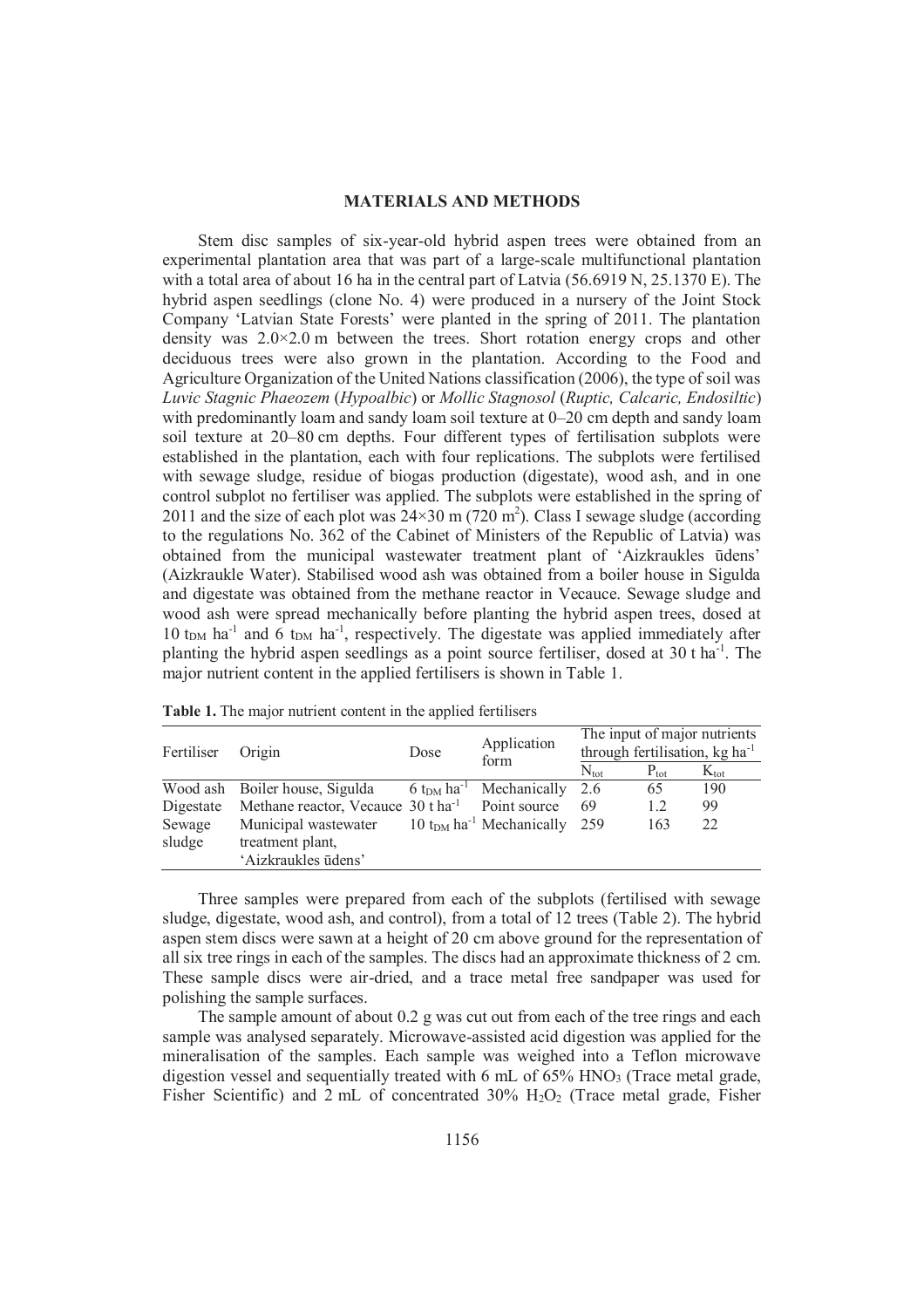Scientific). The vessels were closed, and the samples were heated in a Milestone Start E microwave oven (program: heating to 150 °C over 15 min and holding at 150 °C for 30 min). After the digestion program was completed, the vessels were cooled to room temperature. The samples were then diluted to 25 mL with deionised water (prepared by using Millipore water deionisation equipment). The reliability of the measurements was verified by using a certified reference material (CRM) BCR-060 - Aquatic plant (*Lagarosiphon major*), obtained from the Institute for Reference Materials and Measurements (IRMM), Belgium. The results of analysis for the CRM showed a good agreement with the certificate values (the differences did not exceed 10%).

| Subplot       | The average<br>height of trees, | The average mass<br>of stem (fresh | The average mass Average diameter<br>of branches (fresh at 1.3 m height, |                |
|---------------|---------------------------------|------------------------------------|--------------------------------------------------------------------------|----------------|
|               | m                               | biomass), kg                       | biomass), kg                                                             | mm             |
| Control       | $9.1 \pm 0.5$                   | $15.6 \pm 1.7$                     | $4.0 \pm 0.6$                                                            | $69.7 \pm 3.5$ |
| Sewage sludge | $9.3 \pm 0.3$                   | $19.9 \pm 2.0$                     | $6.4 \pm 1.3$                                                            | $83.7 \pm 3.9$ |
| Digestate     | $10.6 \pm 0.5$                  | $27.8 \pm 3.5$                     | $9.6 \pm 1.1$                                                            | $90.7 \pm 3.8$ |
| Wood ash      | $7.6 \pm 0.7$                   | $12.0 \pm 3.5$                     | $5.0 \pm 2.0$                                                            | $66.0 \pm 8.4$ |

**Table 2.** The characteristics of hybrid aspens from different subplots

For the determination of element concentrations in the samples, standard procedures were used - an Agilent 8900 ICP-QQQ Inductively Coupled Plasma Mass Spectrometer (ICP-MS) equipped with a MicroMist nebulizer was applied for the determination of the following elements – Al, B, Ca, Cd, Cr, Cu, Fe, K, Mg, Mn, Na, Ni, P, Pb, Rb, Sr, and Zn. The following instrumental parameters of ICP-MS were set: RF power – 1.550 W, sampling depth - 8 mm, auxiliary gas flow - 0.90 mL min-1, plasma gas flow  $-15$  L min<sup>-1</sup>, He cell gas flow - 5 mL min<sup>-1</sup>. All of the analytical standard stock solutions were TraceCert (Sigma-Aldrich) for ICP (100 mg  $L^{-1}$ ). For the calibration graph, five different standard solutions in the concentration range from 0.1  $\mu$ g L<sup>-1</sup> to 50.0  $\mu$ g L<sup>-1</sup> were prepared from stock standard solutions. A calibration graph with blank correction was used for calculating the concentrations of elements in the samples. An Internal Standard Mix solution from Agilent Technologies (10 mg mL<sup>-1</sup>) was used as internal standard. Stability check of the ICP-MS system was performed by using two standard solutions after every ten samples. A MassHunter workstation program with its Instrument control and Offline data analysis subprograms was used.

For the determination of  $\delta^{15}N$  and  $\delta^{13}C$ , the samples were weighed into tin capsules (the weight of each sample was  $\sim$ 1 mg) and then analysed in duplicate on an EA3000 elemental analyzer (EuroVector) coupled to a Nu-horizon continuous flow isotope ratio mass spectrometer (Nu Instruments). An internal standard sample of glutamic acid was used to check the reproducibility of stable isotope ratio determination. Certified reference materials USGS-40 and USGS-41 (L-Glutamic acid) were used. The  $\delta^{15}N$ values were expressed in ‰ relative to air N<sub>2</sub> and  $\delta^{13}$ C values in ‰ relative to VPDB (Vienna Pee Dee Belemnite).

The analysis of variance (ANOVA) was used to identify significant differences in element content between wood samples from the differently fertilised subplots. The F value was used as a criterion for the significance of differences, where differences were considered significant if F > F<sub>crit</sub> at 95% confidence level ( $p \le 0.05$ ).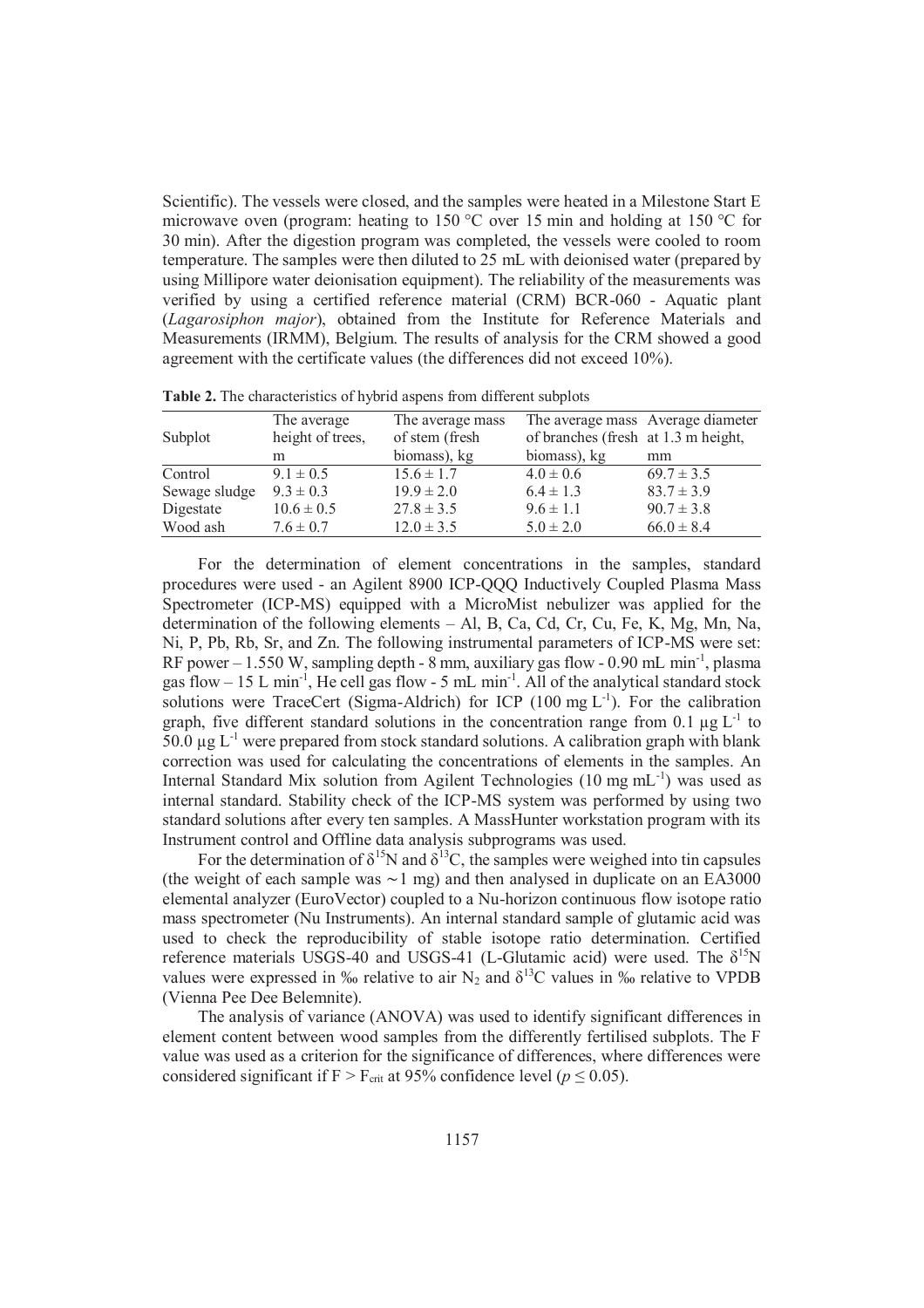## **RESULTS AND DISCUSSION**

The abundance of 17 elements in hybrid aspen wood depending on the applied fertiliser type is shown in Table 3. K, Ca and P were the main elements measured in hybrid aspen during this study, varying from  $1,100$  to  $1,300$  mg kg<sup>-1</sup>, from 830 to  $920 \text{ mg kg}^{-1}$ , and from 235 to 270 mg kg<sup>-1</sup>, respectively. Statistical analysis of the obtained results showed that the applied fertilisers did not affect the average content of K, Ca and P in the hybrid aspen stem wood. The obtained results for K, Ca, P, and Mg in hybrid aspen stem wood were similar to those found in previous studies (Rytter and Stener 2003). Statistical analysis also showed that there were no significant differences in the content of Cr and Ni which are considered to be heavy metals. There were also very negligible changes in the content of Na. The highest increase in element abundance occurred in the samples collected from those subplots where wood ash was applied as fertiliser. For example, the highest content of Fe, Mg, Mn, Pb, Rb, and Sr was found in these samples. The use of digestate as fertiliser produced somewhat less change in element content than observed in the case of wood ash. Fertilisation with sewage sludge gave the lowest increase in element content in hybrid aspen stem samples, with the content of some elements, for example Al, Mg, Na and Zn even lower than in the control samples.

| <b>Table 3.</b> Element concentrations in hybrid aspen stem wood from different fertilisation subplots                         |
|--------------------------------------------------------------------------------------------------------------------------------|
| (mean $\pm$ SD, mg kg <sup>-1</sup> ) (F <sub>crit</sub> = 3.24, p = 0.05, significant differences between groups denoted with |
| letters $a, b, c, d$                                                                                                           |

| Element        | Control |   |      | Digestate         |   |      | Wood ash          |   |      | Sewage sludge     |   |      | F    |
|----------------|---------|---|------|-------------------|---|------|-------------------|---|------|-------------------|---|------|------|
| Al             | 3.8a    | 士 | 1.3  | 5.8b              | 士 | 0.7  | 11.8c             | 士 | 3.6  | 2.2d              | 士 | 0.3  | 22.8 |
| B              | 47a     | 士 | 14   | 7.6b              | 士 | 1.9  | 6.0 <sub>b</sub>  | 士 | 0.7  | 45a               | 士 | 7    | 42.3 |
| Ca             | 880a    | 士 | 115  | 840a              | 士 | 92   | 917a              | 士 | 68   | 831a              | 士 | 107  | 0.8  |
| C <sub>d</sub> | 0.76a   | 士 | 0.15 | 0.29 <sub>b</sub> | 士 | 0.04 | 0.36 <sub>b</sub> | 士 | 0.07 | 0.58a             | 士 | 0.20 | 13.6 |
| Cr             | 0.3a    | 士 | 0.1  | 0.6a              | 士 | 0.4  | 0.4a              | 士 | 0.1  | 0.3a              | 士 | 0.1  | 2.7  |
| Cu             | 3.5a    | 士 | 0.5  | 1.3 <sub>b</sub>  | 士 | 0.6  | 1.4b              | 士 | 0.7  | 2.5ab             | 士 | 1.0  | 10.9 |
| Fe             | 16a     | 士 | 3    | 14a               | 士 | 3    | 30 <sub>b</sub>   | 士 | 7    | 10c               | 士 | 2    | 19.7 |
| K              | 1117a   | 士 | 110  | 1183a             | 士 | 444  | 1066a             | 士 | 235  | 1286a             | 士 | 375  | 0.4  |
| Mg             | 307a    | 士 | 25   | 270 <sub>b</sub>  | 士 | 36   | 340c              | 士 | 14   | 290a              | 士 | 24   | 6.6  |
| Mn             | 6.8a    | 士 | 0.1  | 13.0 <sub>b</sub> | 士 | 1.4  | 11.6b             | 士 | 0.8  | 8.6a              | 士 | 1.5  | 32.8 |
| Na             | 45a     | 士 | 21   | 24a               | 士 | 2    | 34 <sub>b</sub>   | 士 | 6    | 23ab              | 士 | 13   | 3.3  |
| Ni             | 0.11a   | 士 | 0.04 | 0.09a             | 士 | 0.03 | 0.13a             | 士 | 0.04 | 0.09a             | 士 | 0.03 | 1.6  |
| P              | 235a    | 士 | 27   | 238a              | 士 | 47   | 270a              | 士 | 11   | 235a              | 士 | 40   | 1.3  |
| Pb             | 0.15a   | 士 | 0.04 | 0.22 <sub>b</sub> | 士 | 0.03 | 0.26 <sub>b</sub> | 士 | 0.06 | 0.13a             | 士 | 0.03 | 10.0 |
| Rb             | 0.41a   | 士 | 0.03 | 0.36a             | 士 | 0.09 | 0.61 <sub>b</sub> | 士 | 0.08 | 0.53 <sub>b</sub> | 士 | 0.13 | 8.2  |
| <sub>Sr</sub>  | 7.1a    | 士 | 1.1  | 10.7 <sub>b</sub> | 士 | 1.1  | 12.3c             | 士 | 1.1  | 9.5 <sub>b</sub>  | 士 | 1.0  | 21.1 |
| Zn             | 17.4a   | 士 | 1.4  | 13.8b             | 士 | 2.0  | 11.3 <sub>b</sub> | 士 | 2.0  | 11.1 <sub>b</sub> | 士 | 3.9  | 6.9  |

According to the experimental results, the element content of hybrid aspen stem wood samples increased in this order: control  $\rightarrow$  sewage sludge  $\rightarrow$  digestate  $\rightarrow$  wood ash. This can be explained with the fertiliser production process. Sewage sludge was obtained from the municipal wastewater treatment plant of Aizkraukle, a small town with no heavy industry, where mainly domestic wastewater with low abundance of trace elements is treated. Also, the produced sewage sludge was not subjected to further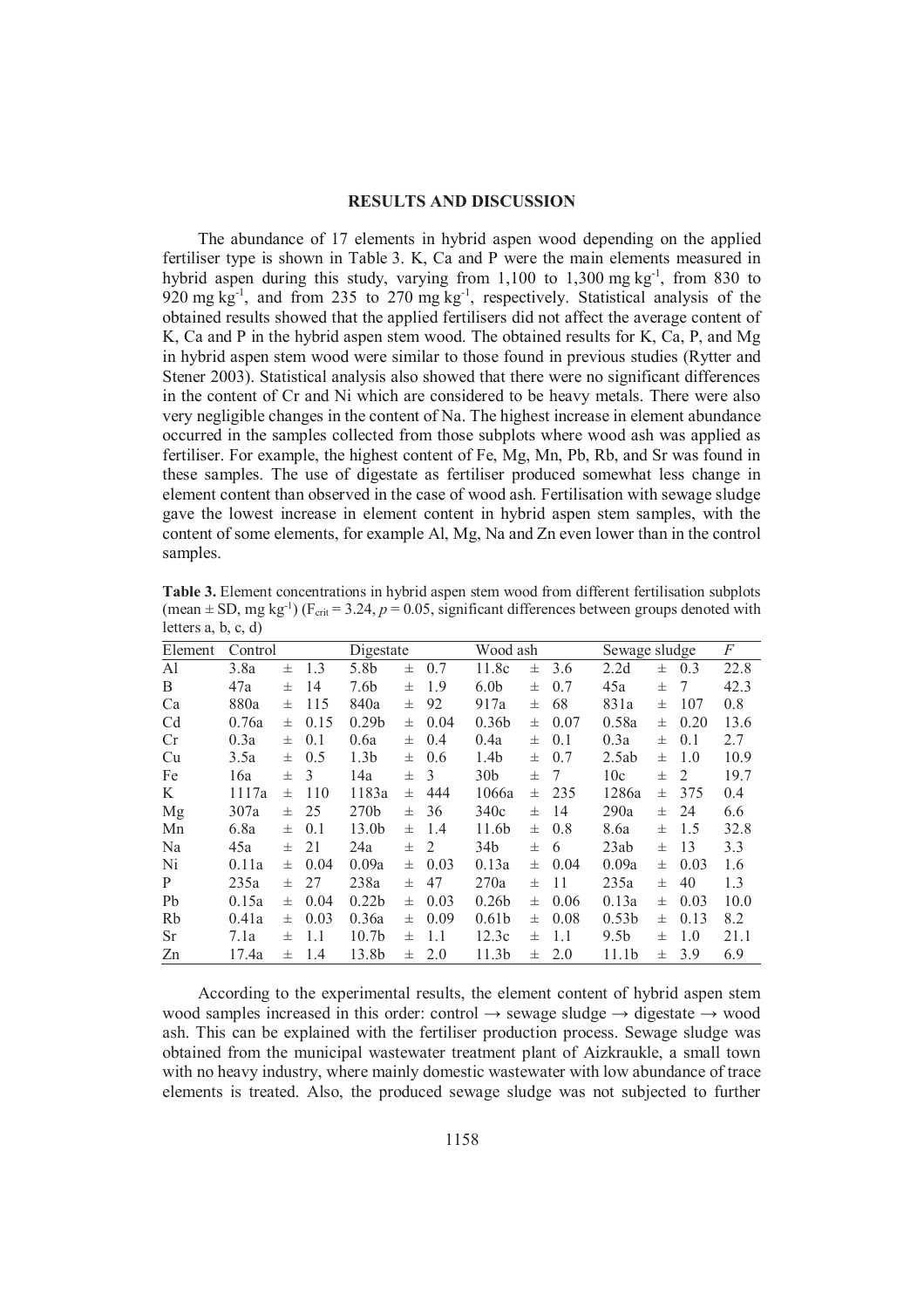treatment, so it had the highest ratio of organic matter to element content. Digestate was obtained by anaerobic treatment of biological materials which degrades organic matter, thus decreasing the ratio of organic matter to element content. Wood ash is practically free of organic matter, giving the lowest ratio of organic matter to element content.

It is possible to use dendrochemistry as a tool for detecting environmental changes that influence a tree over all of its life. Conclusions about the soil properties and the available concentrations of elements during each year of tree growth can be reached by analysing the elemental composition of individual tree rings (Bardule et al., 2020).

The results obtained during this study indicated similar elemental composition of different tree rings. For example, it was shown (Fig. 1) that the concentration of Mg did not significantly change between different tree rings. The change in element content between different samples is shown as standard deviation. The same tendency was also observed for P and Ca. The obtained results can be explained by stable growth conditions – fertiliser was applied only at the time of planting, and the further growth conditions were similar.



**Figure 1.** The magnesium content in hybrid aspen stem wood tree rings in a five year period.

The obtained results indicate that for all of the samples regardless of fertilisation type there was a higher amount of K in the more recently formed tree rings (Fig. 2). It can be explained by the fact that  $K$  is considered to be a highly mobile element and it is more effectively translocated to the growing parts of the plant (Ragel et al., 2019).

The concentration of Ca decreased in the more recently formed tree rings (Fig. 3). This trend can be explained with the low mobility of Ca, which is concentrated mostly inside cells, so it is largely immobilised in wood as the dying of old cells and formation of new cells takes place (Yang & Jie, 2005; Thor, 2019).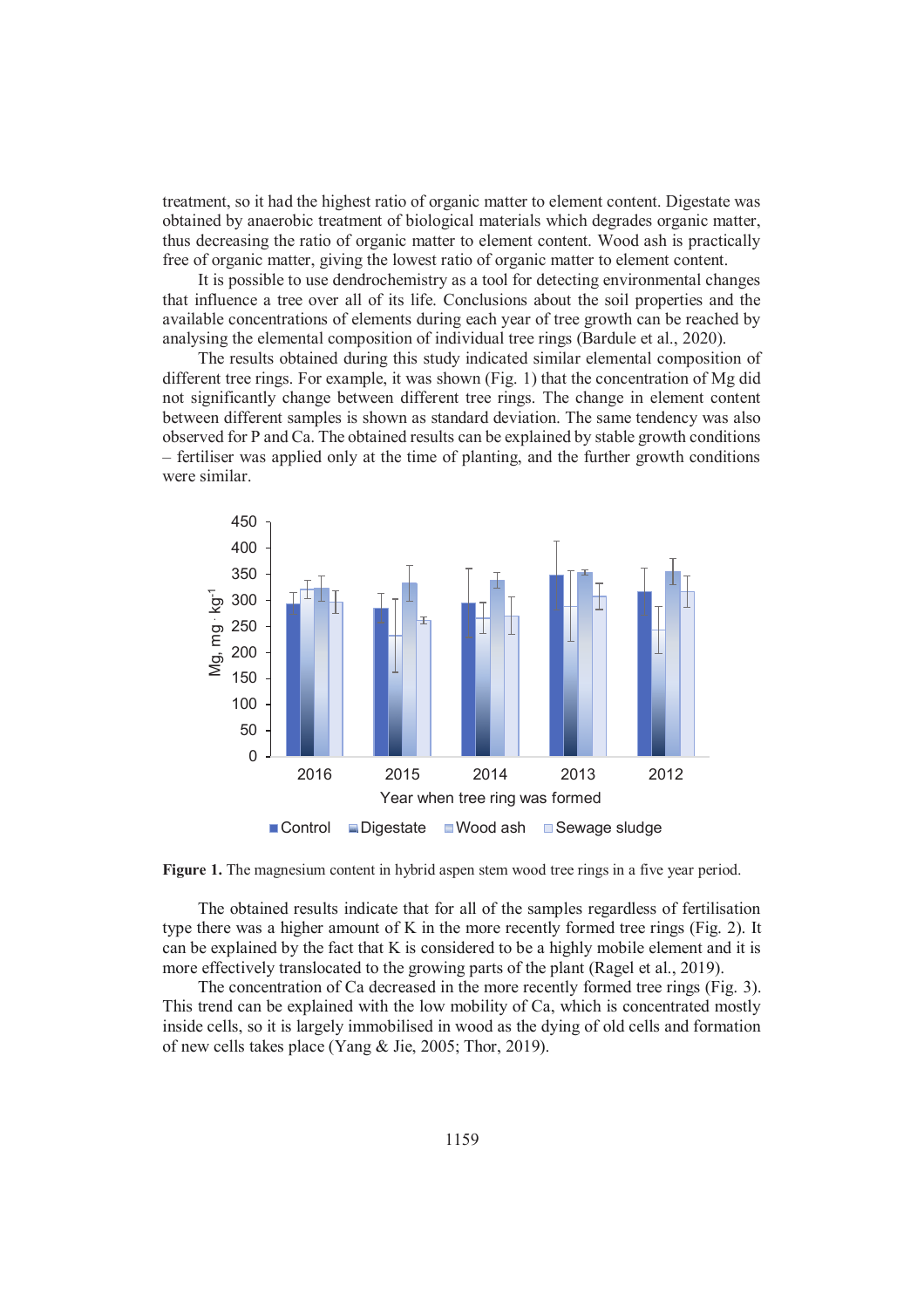

Figure 2. The potassium content in hybrid aspen stem wood tree rings in a five year period.



Figure 3. The calcium content in hybrid aspen stem wood tree rings in a five year period.

According to the measured N and C content (Table 4), there were no significant variations between different tree rings. The mass percentage for N was about 0.2%, and for C it was 45.5%. However, the determined isotope ratio values varied over a relatively wide range:  $\delta^{13}$ C from -27.1 to -28.4 ‰ and  $\delta^{15}$ N from -9.3 to -15.7 ‰.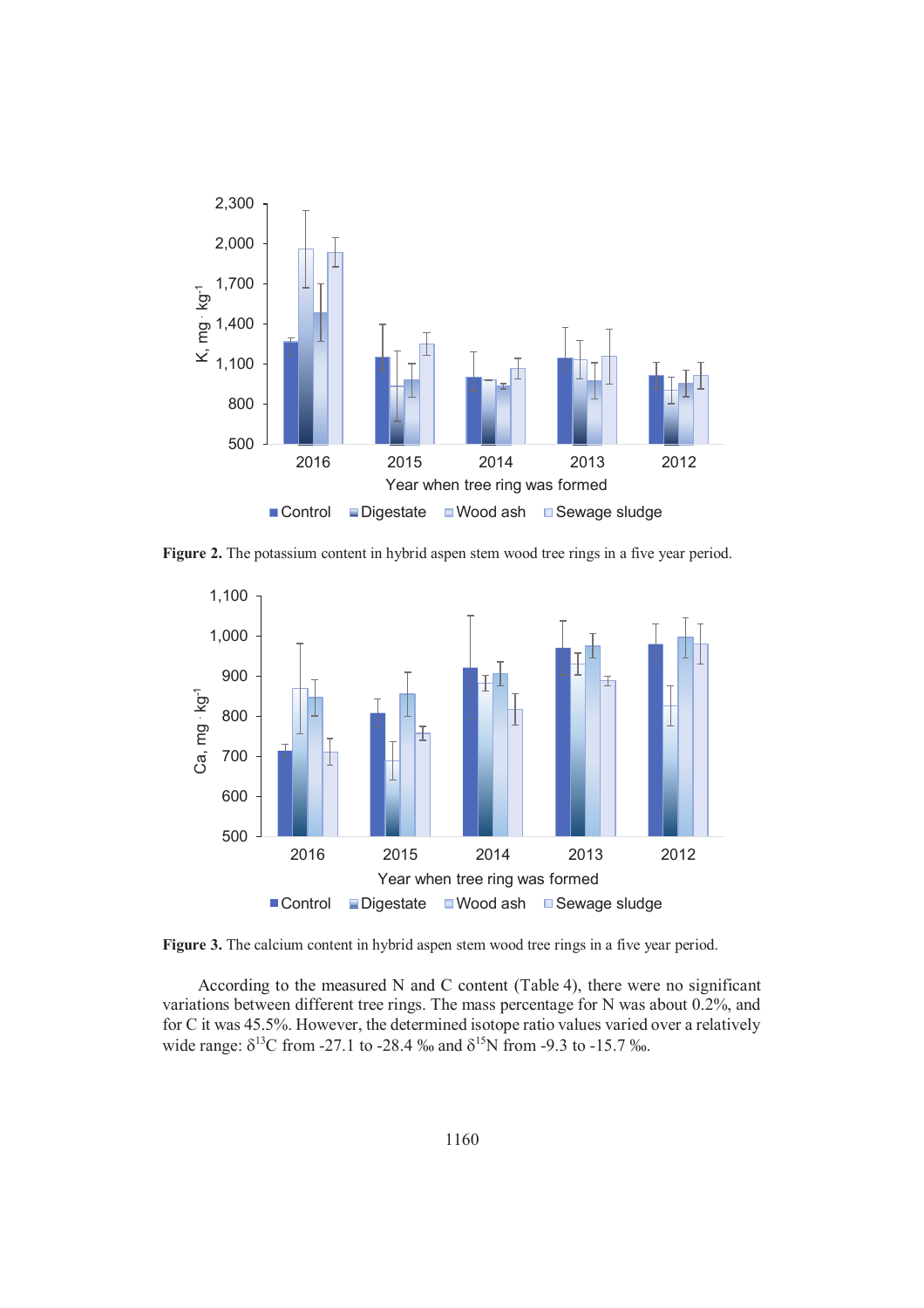|             | $\delta^{15}$ N, ‰ |       |            | WN, % |          |             | $\delta^{13}C$ , ‰ |          |            | WC, % |  |            |
|-------------|--------------------|-------|------------|-------|----------|-------------|--------------------|----------|------------|-------|--|------------|
| <b>Bark</b> | $-1.96$            | $\pm$ | 0.13       | 0.608 | $^{\pm}$ | 0.030       | $-30.54$           | $^{\pm}$ | 0.23       | 46.92 |  | $\pm$ 0.08 |
| 2016        | $-15.70$           |       | $\pm$ 0.19 | 0.170 | $_{\pm}$ | 0.003       | $-27.38$           | 士        | 0.28       | 45 27 |  | $\pm$ 0.21 |
| 2015        | $-10.88$           |       | $\pm$ 0.16 | 0.202 |          | $\pm 0.040$ | $-26.96$           |          | $\pm$ 0.08 | 45 76 |  | $\pm$ 0.80 |
| 2014        | $-11.50$           |       | $\pm$ 0.26 | 0.171 |          | $\pm$ 0.009 | $-27.10$           |          | $\pm$ 0.16 | 45 19 |  | $\pm$ 0.45 |
| 2013        | $-12.03$           |       | $\pm$ 0.36 | 0.192 |          | $\pm$ 0.006 | $-2791$            |          | $\pm$ 0.26 | 4545  |  | $\pm$ 0.21 |
| 2012        | $-10.20$           |       | $\pm$ 0.14 | 0.208 |          | $\pm$ 0.019 | $-28.42$           |          | $\pm$ 0.45 | 45.26 |  | $\pm$ 0.07 |
| 2011        | $-9.30$            |       | $\pm$ 0.17 | 0.213 | $^{\pm}$ | 0.007       | $-28.24$           |          | $\pm$ 0.06 | 45.56 |  | $\pm$ 0.11 |
| Pit         | $-11.30$           |       | $\pm$ 0.40 | 0.191 | 士        | 0.008       | $-28.27$           | 士        | 0.02       | 44.84 |  | $\pm 0.71$ |

**Table 4.** The  $\delta^{15}N$ ,  $\delta^{13}C$  values and mass percentages of N and C in hybrid aspen stem wood tree rings from different years (mean values  $\pm$  SD)

The results of other studies show that the  $\delta^{13}$ C value is mostly dependent on the type of plant and the photosynthesis mechanisms (Marshal et al., 2007). In addition, the variation in  $\delta^{13}$ C values between different tree rings can be explained with the weather conditions during the particular years. However, the reasons for variations in  $\delta^{15}N$  values are not as clear because that value may be affected both by the applied fertiliser and the natural nitrogen cycle (Pardo et al., 2013).

#### **CONCLUSIONS**

Although the applied fertilizers contained quite variable amounts of nutrients, the results showed that fertilisation treatments mostly did not affect concentrations of macro elements (e.g., P, K, and Ca) and some microelements (e.g., Cr, Ni) in stem wood of hybrid aspen. Thus, it seems that the soil had an adequate amount of these nutrients for the juvenile hybrid aspen trees or there is a large natural variation of nutrient and microelement content in the soil in the research object. Accumulation of the several microelements (e.g., Fe, Mg, Mn, Pb, Rb, and Sr) in hybrid aspen is affected by the type of fertiliser that has been applied. In this study, the use of wood ash or digestate affected the elemental content of hybrid aspen wood to a greater extent than the use of sewage sludge, compared to an unfertilised control plot.

When comparing the elemental concentrations between different tree rings, higher concentration of potassium was observed in the most recent tree ring, indicating the ability of plants to efficiently transport potassium to the growing parts of the plant.

The results obtained in this study indicated that the calcium content gradually increased from younger to older tree rings, thus pointing to the low mobility of  $Ca^{2+}$  ions.

The variability of elemental abundance between different tree rings was quite small for the majority of the studied elements, probably due to the stable growth conditions.

The  $\delta^{15}N$  and  $\delta^{13}C$  values showed greater variations that could provide data about growth conditions of processes that are not observable from the measurements of elemental abundance.

#### **REFERENCES**

Bardule, A., Lazdins, A., Sarkanabols, T. & Lazdina, D. 2016. Fertilized short rotation plantations of hybrid aspen (*Populus tremuloides* Michx. × *Populus tremula* L.) for energy wood or mitigation of GHG emissions. *Engineering for Rural Development*, 248–255.